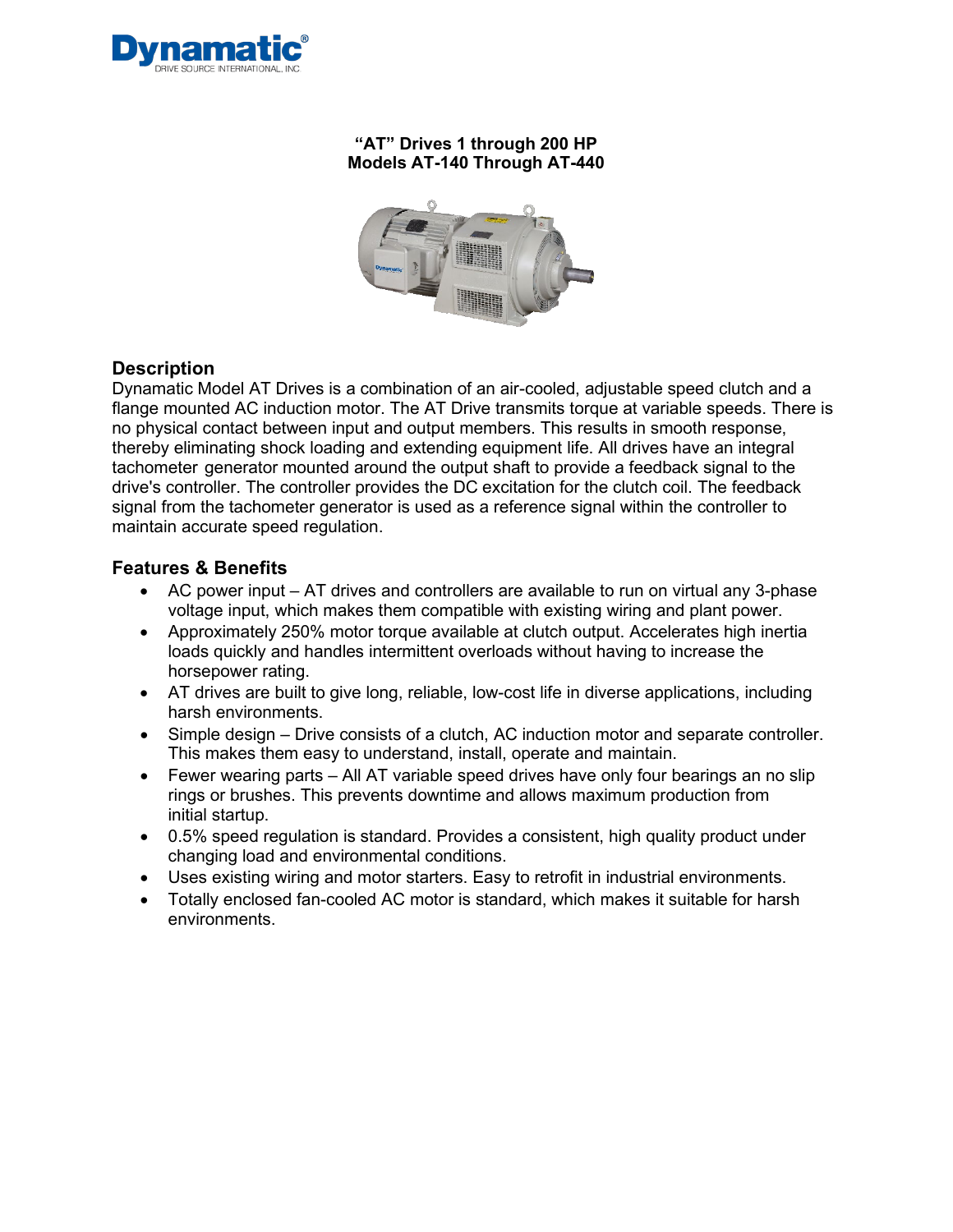

#### **"AT" Drives 1 through 200 HP Specifications for AT-140 Through AT-440**

| <b>Motor</b>                 | HP and RPM                                | See selection table - Page 41                                              |
|------------------------------|-------------------------------------------|----------------------------------------------------------------------------|
|                              | <b>Totally Enclosed Fan Cooled (TEFC)</b> | Standard                                                                   |
|                              | <b>NEMA Design B</b>                      | Standard                                                                   |
|                              | Class F insulation, Class B rise          | Standard                                                                   |
|                              | 1.15 service factor                       | Standard                                                                   |
|                              | Input Power Options                       | 208/220 through 380V, 3 phase, 50 Hz                                       |
|                              |                                           | 230 through 460V, 3 phase, 60 Hz                                           |
|                              |                                           | 575V, 3 phase, 60 Hz                                                       |
| <b>Clutch</b>                | Stationary coil                           | Standard                                                                   |
|                              | Coil voltages                             | 45 or 90 VDC - Standard                                                    |
|                              | Rated for constant torque                 | Standard                                                                   |
|                              | Starting torque                           | Approximately 250%                                                         |
|                              | Intermittent torque                       | Approximately 250%                                                         |
|                              | AC tachometer generator                   | Standard                                                                   |
|                              | Cooling                                   | 100% self-ventilated                                                       |
| <b>Status Indication</b>     | Speed indicating signal                   | 0-60 VAC from tachometer generator for                                     |
|                              |                                           | optional meter                                                             |
| <b>Environmental Ratings</b> | Storage temperature                       | -4 $\degree$ to 149 $\degree$ F (-20 $\degree$ to 65 $\degree$ C) Standard |
|                              | Operating temperature                     | 32° to 104° F (0° to 40° C) Standard (Others                               |
|                              |                                           | available; consult factory)                                                |
|                              | Maximum operating temperature             | 150° F (De-rating required)                                                |
|                              | Altitude                                  | 3300 Ft. (1000 m) Standard                                                 |
| <b>Codes and Standards</b>   | Mechanical NEMA, as applicable            | Standard                                                                   |
| <b>Reliability Testing</b>   | Mechanical                                |                                                                            |
|                              | 100% dynamometer tested                   | Standard                                                                   |
|                              | Controllers (sold separately)             |                                                                            |
|                              | Pre-tested components                     | Standard                                                                   |
|                              | Computer test and pre-calibrated PCBs     | Standard                                                                   |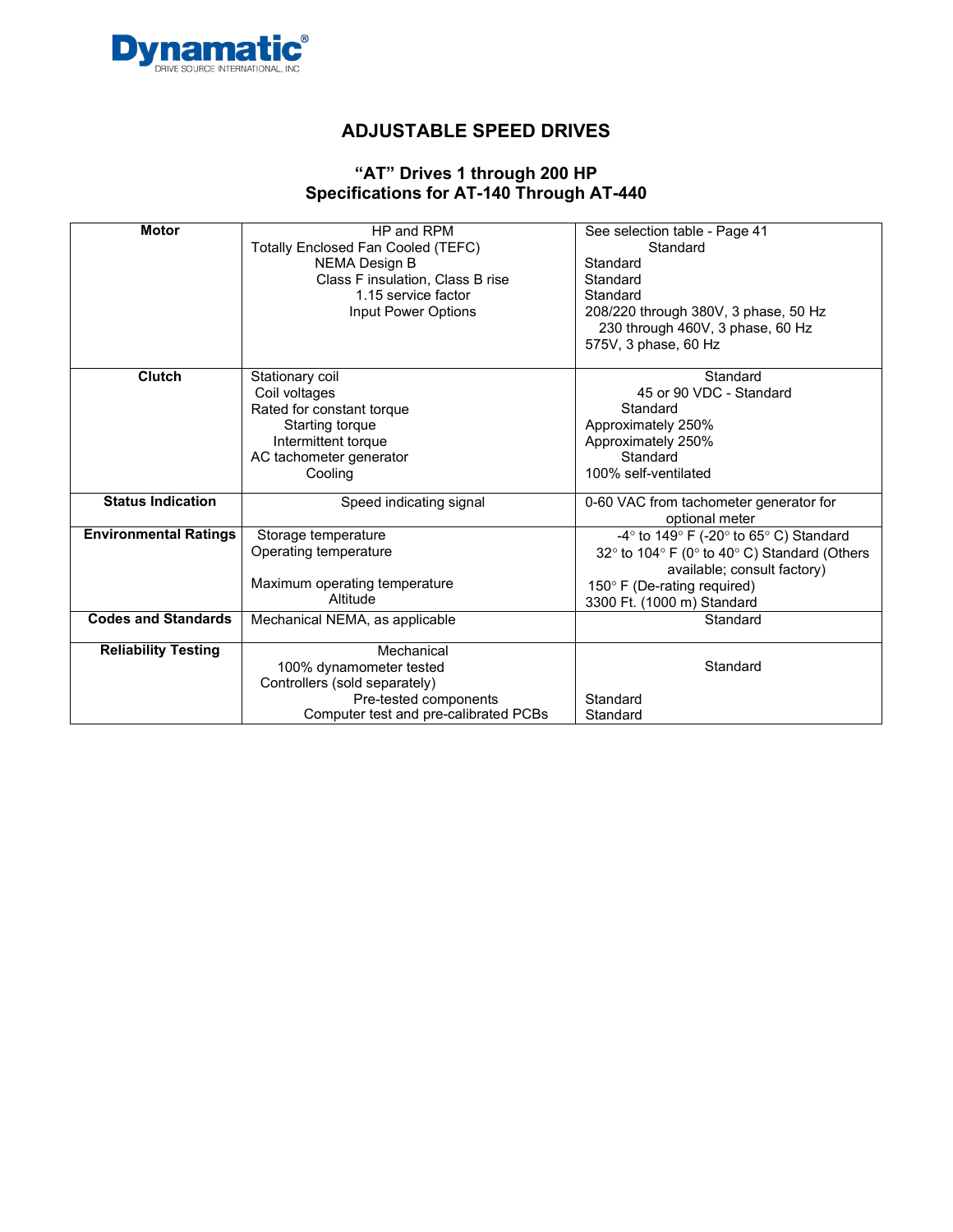

#### **"AT" Drives 1 through 200 HP Ordering Information**

### **Selection Table - 60 Hz 45V & 90V Coil**

| <b>HP</b>      | <b>Speed Range</b><br>(RPM) | <b>Model Number</b> | <b>Motor Frame</b><br><b>Size</b> |
|----------------|-----------------------------|---------------------|-----------------------------------|
| 1              | 1690-50                     | AT-140014-01*       | 145TC                             |
| $\overline{2}$ | 1650-50                     | AT-140024-01*       | 145TC                             |
| 3              | 1680-50                     | AT-180034-01*       | <b>182TC</b>                      |
| $\overline{5}$ | 1650-50                     | AT-180054-01*       | <b>184TC</b>                      |
| 7.5            | 1660-350                    | AT-180074-01*       | 213TC                             |
|                | 1680-50                     | AT-210074-01*       | 213TC                             |
| 10             | 1655-175                    | AT-210104-01*       | 215TC                             |
| 15             | 1625-700                    | AT-210154-01*       | 254TC                             |
|                | 1690-50                     | AT-250154-01*       | 254TD                             |
| 20             | 1665-350                    | AT-250204-01*       | 256TD                             |
| 25             | 1705-50                     | AT-320254-01*       | 326TD                             |
|                | 1092-50                     | AT-320256-01*       | 326TD                             |
| 30             | 1705-50                     | AT-320304-01*       | 326TD                             |
|                | 1097-50                     | AT-320306-01*       | 326TD                             |
| 40             | 1665-50                     | AT-320404-01*       | 326TD                             |
|                | 1082-233                    | AT-320406-01*       | 365TD                             |
| 50             | 1700-175                    | AT-320504-01*       | 326TD                             |
|                | 1122-50                     | AT-360506-01*       | 365TD                             |
|                | 1690-438                    | AT-320604-01*       | 365TD                             |
| 60             | 1670-50                     | AT-360604-01*       | 365TD                             |
|                | 1102-214                    | AT-360606-01*       | 405TD                             |
|                | 1665-700                    | AT-320754-01*       | 405TD                             |
| 75             | 1705-163                    | AT-360754-01*       | 405TD                             |
|                | 1097-156                    | AT-440756-01*       | 405TD                             |
|                | 1675-560                    | AT-361004-01*       | 405TD                             |
| 100            | 1685-175                    | AT-441004-01*       | 405TD                             |
|                | 1112-408                    | AT-441006-01*       | 445TD                             |
|                | 1650-798                    | AT-361254-01*       | 445TD                             |
| 125            | 1690-490                    | AT-441254-01*       | 449TD                             |
|                | 1097-560                    | AT-441256-01*       | 449TD                             |
| 150            | 1695-700                    | AT-441504-01*       | 449TD                             |
| 200            | 1660-963                    | AT-442004-01*       | 449TD                             |

\***The last two digits of the model code represent the0145 and 0190 coil.**

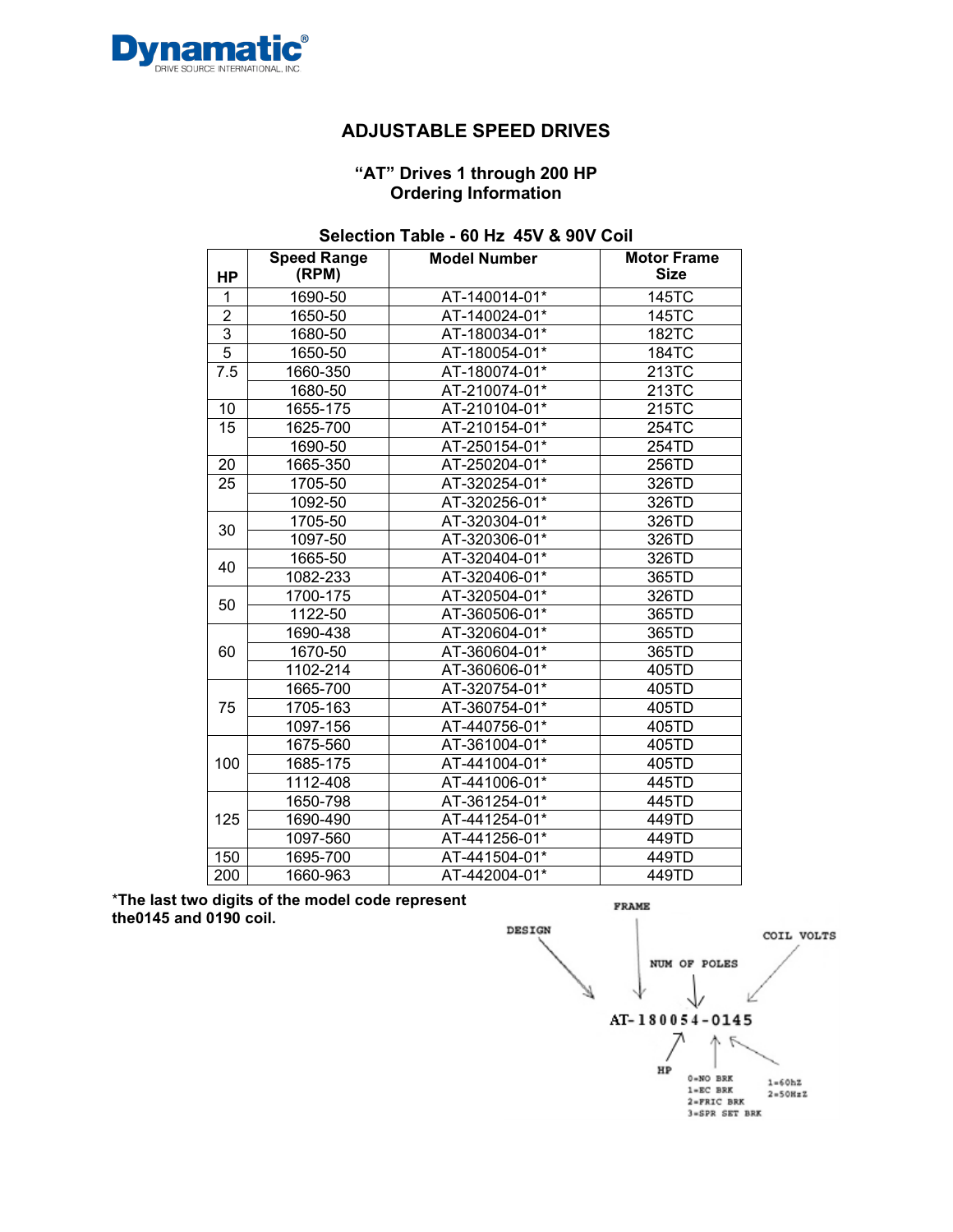

## **"AT" Drives 1 through 200 HP Drive Engineering Data**

| <b>Adjustable Speed Drive Data</b> |  |  |  |
|------------------------------------|--|--|--|
|------------------------------------|--|--|--|

| Model                |       | Clutch Torque Lb. Ft. at Slip RPM of 1 |       |       |        |      | Rated Dissipation HP at Input RPM of <sup>2</sup> |      | Inertia Lb. Ft. Sq.<br><b>Output Member</b> |      |       |
|----------------------|-------|----------------------------------------|-------|-------|--------|------|---------------------------------------------------|------|---------------------------------------------|------|-------|
|                      | 50    | 75                                     | 100   | 150   | 1750   | 900  | 1000                                              | 1200 | 1500                                        | 1800 |       |
| AT-140               | 4.5   | 6.0                                    | 7.2   | 9.5   | 25.0   | 1.6  | 1.8                                               | 2.0  | 2.6                                         | 3.0  | 0.9   |
| AT-180               | 10.0  | $13.\overline{5}$                      | 16.0  | 21.0  | 46.0   | 3.3  | 3.6                                               | 4.1  | 5.2                                         | 6.0  | 2.0   |
| AT-210               | 19.0  | 25.0                                   | 32.0  | 44.0  | 74.0   | 5.0  | 5.3                                               | 6.2  | 7.8                                         | 9.0  | 3.6   |
| AT-250               | 42.0  | 56.0                                   | 68.0  | 82.0  | 115.0  | 8.8  | 9.5                                               | 11.0 | 14.0                                        | 16.0 | 6.2   |
| AT-320               | 70.0  | 110.0                                  | 140.0 | 185.0 | 460.0  | 24.5 | 27.0                                              | 32.0 | 39.0                                        | 45.0 | 30.5  |
| AT-320C <sup>4</sup> | 140.0 | 200.0                                  | 250.0 | 300.0 | 550.0  | 24.5 | 27.0                                              | 32.0 | 39.0                                        | 45.0 | 30.5  |
| AT-360               | 130.0 | 170.0                                  | 210.0 | 250.0 | 640.0  | 39.0 | 42.5                                              | 49.0 | 59.0                                        | 68.0 | 55.0  |
| AT-360C              | 230.0 | 320.0                                  | 370.0 | 440.0 | 700.0  | 39.0 | 42.5                                              | 49.0 | 59.0                                        | 68.0 | 55.0  |
| AT-440               | 325.0 | 380.0                                  | 415.0 | 485.0 | 860.0  | 51.0 | 56.0                                              | 65.0 | 78.0                                        | 90.0 | 123.0 |
| AT-440C              | 450.0 | 575.0                                  | 650.0 | 760.0 | 1060.0 | 51.0 | 56.0                                              | 65.0 | 78.0                                        | 90.0 | 123.0 |

#### **Adjustable Speed Drive Data**

| Model               | <b>Motor Frame</b> |      | Overhung Load Lbs. at Output RPM of 3 |      |          |                |      | 45V<br><b>Clutch Coil</b> | Approx. Weight |
|---------------------|--------------------|------|---------------------------------------|------|----------|----------------|------|---------------------------|----------------|
|                     |                    |      | 900                                   |      | 1200     |                | 1800 | <b>Current (Hot</b>       | Lbs.           |
|                     |                    | Std. | Spher.                                | Std. | Spher.   | Spher.<br>Std. |      | Amps)                     |                |
| AT-140              | 143T/145T          | 378  |                                       | 378  |          | 378            |      | 3.40                      | 150            |
| AT-180              | 182T/215T          | 281  | -                                     | 281  | $\equiv$ | 281            |      | 3.90                      | 263            |
| $\overline{AT-210}$ | 213T/254T          | 790  |                                       | 790  | -        | 680            |      | 3.90                      | 430            |
| $\overline{AT-250}$ | 254T/286T          | 682  |                                       | 682  | -        | 664            |      | 4.20                      | 630-675        |
| AT-320              | 326T/365T          | 1490 | 1739                                  | 1341 | 1739     | 1156           | 1739 | 7.04                      | 1297-1806      |
| AT-360              | 365T/405T          | 2012 | 2796                                  | 1811 | 2796     | 1560           | 2796 | 8.37                      | 2490-2712      |
| AT-440              | 405T/447T          | 3372 | 3372                                  | 3372 | 3372     | 3372           | 3372 | 8.23                      | 3055-3650      |

<sup>1</sup> Values are for four-pole motor speeds.

<sup>2</sup> Indicates maximum HP that can be safely dissipated at a given input speed. Dissipation should be de-rated 10% for each 10° F (5.5° C) above 100° F (38° C) ambient, to 149° F (71° C) maximum ambient.

<sup>3</sup> Values are based on B-10 bearing life of 15,000 hours. For 20,000 hours use 91% of the values shown. The figures are the maximum weights at the center of a standard output shaft keyway perpendicular to the axis. Ratings are for ball bearings or spherical roller bearings, as noted.

4 Copper plated drum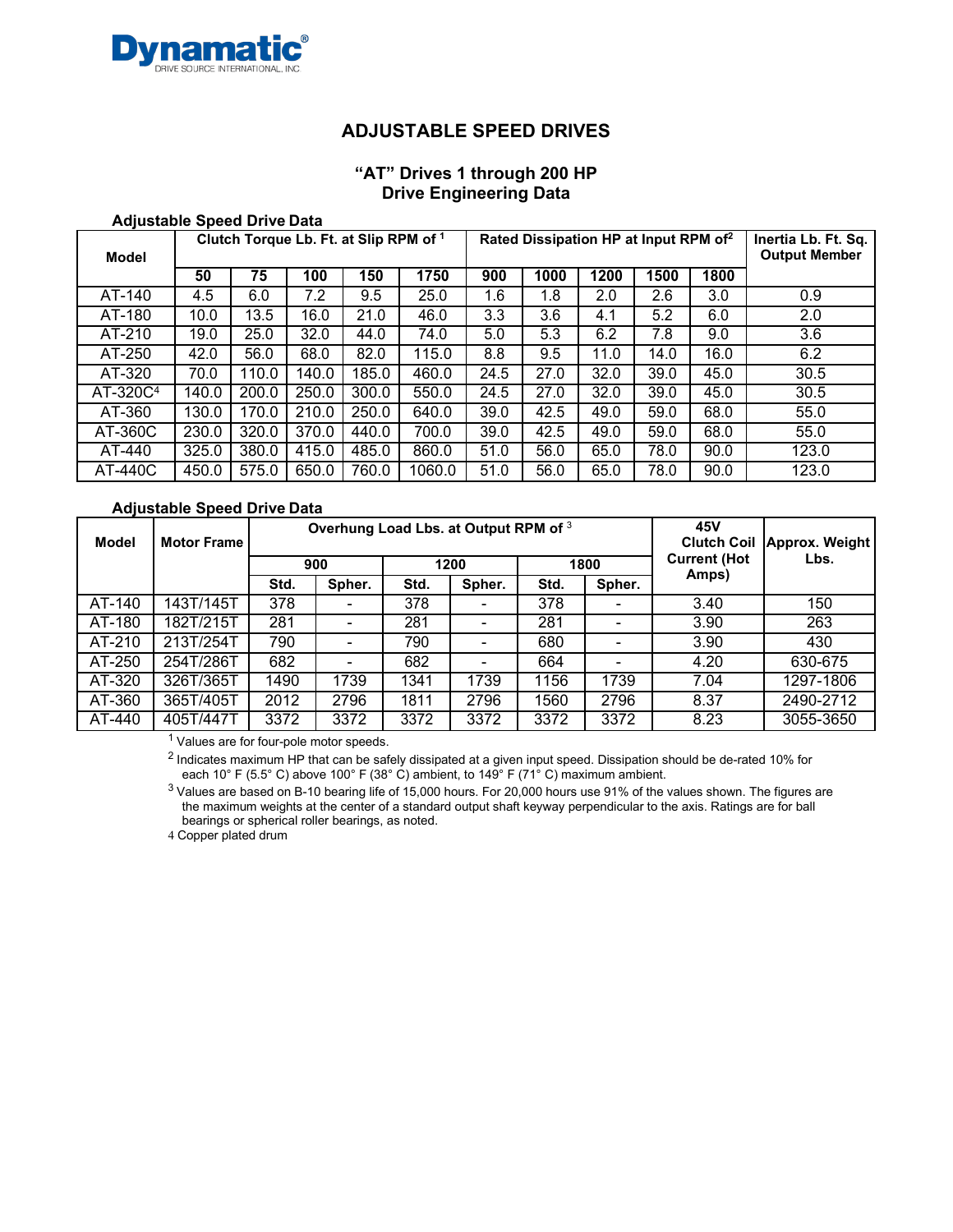

#### **"AT" Drives 1 through 200 HP Engineering Data**

**Noise Levels - AT Adjustable Speed Drives**  These sound pressure levels are typical values given for engineering information only, and it is not guaranteed that any particular production unit will exceed these values.

Microphone 3 feet from side of drive, tested in a semi-anechoic chamber above reflecting plane per IEEE-85. All readings are sound pressure level, dB; reference 20 micro-Newton's per square meter. Average sound pressure in a 3-foot radius hemispherical free field. Noise level for 1200 RPM drives will be 9 dB less than 1800-RPM values shown, and for 3600 RPM the noise level will be 15 dB greater.

|        |            |                  | Sound Pressure dB        |
|--------|------------|------------------|--------------------------|
| Model  | <b>RPM</b> | Output<br>Rating | Output<br><b>Stalled</b> |
| AT-140 | 1800       | 65.0             |                          |
| AT-180 | 1800       | 72.0             |                          |
| AT-210 | 1800       | 72.0             |                          |
| AT-250 | 1800       | 76.0             |                          |
| AT-320 | 1800       | 83.2             | 86.4                     |
| AT-360 | 1800       | 85.9             | 87.3                     |
| AT-440 | 1800       | 87.1             | 89.0                     |

#### **Full Load Motor Currents**

The full load motor currents shown in the following table are typical for 4-pole motors. Full load current for 6-and 8-pole motors will typically be higher than the values listed below. This table is intended for use as an aid in sizing motor branch circuit components. For setting motor over-current protection devices, consult the motor nameplate. For full load motor currents of 200 and 208-volt motors, increase the corresponding 230-volt motor full load current by 15% and 10% respectively. Multispeed motors will have the full load current varying with speed in which case the nameplate rating shall be used.

|                |             | Full Load Amperes for 4 Pole Motors at |       |             |      |
|----------------|-------------|----------------------------------------|-------|-------------|------|
| <b>HP</b>      | <b>230V</b> | 460V                                   | 575V  | <b>220V</b> | 380V |
|                | 60Hz        | 60Hz                                   | 60Hz  | <b>50Hz</b> | 50Hz |
| 1              | 3.4         | 1.7                                    |       | 3.69        | 2.1  |
| 1.5            | 5.2         | 2.6                                    |       | 5.48        | 3.2  |
| $\overline{2}$ | 6.4         | 3.2                                    |       | 6.99        | 4.0  |
| 3              | 8.8         | 4.4                                    |       | 9.83        | 5.7  |
| 5 <sup>1</sup> | 13.2        | 6.6                                    |       |             |      |
| 7.5            | 204         | 10.2                                   |       |             | 11.7 |
| 10             | 262         | 13.1                                   |       |             | 15.8 |
| 15             | 36.2        | 18.1                                   |       |             | 22.0 |
| 20             | 46.0        | 23.0                                   |       |             | 29.0 |
| 25             | 58.0        | 29.0                                   |       |             | 36.0 |
| 30             | 66.0        | 33.0                                   | -     |             | 42.0 |
| 40             | 104.0       | 52.0                                   | 41.0  |             |      |
| 50             | 130.0       | 65.0                                   | 52.0  |             |      |
| 60             | 152.0       | 76.0                                   | 61.0  |             |      |
| 75             | 184.0       | 92.0                                   | 74.0  |             |      |
| 100            | 240.0       | 120.0                                  | 96.0  |             |      |
| 125            | 296.0       | 148.0                                  | 118.0 |             |      |
| 150            | 344.0       | 172.0                                  | 138.0 |             |      |
| 200            | 448.0       | 224.0                                  | 179.0 |             |      |

<sup>1</sup> 184TC Frame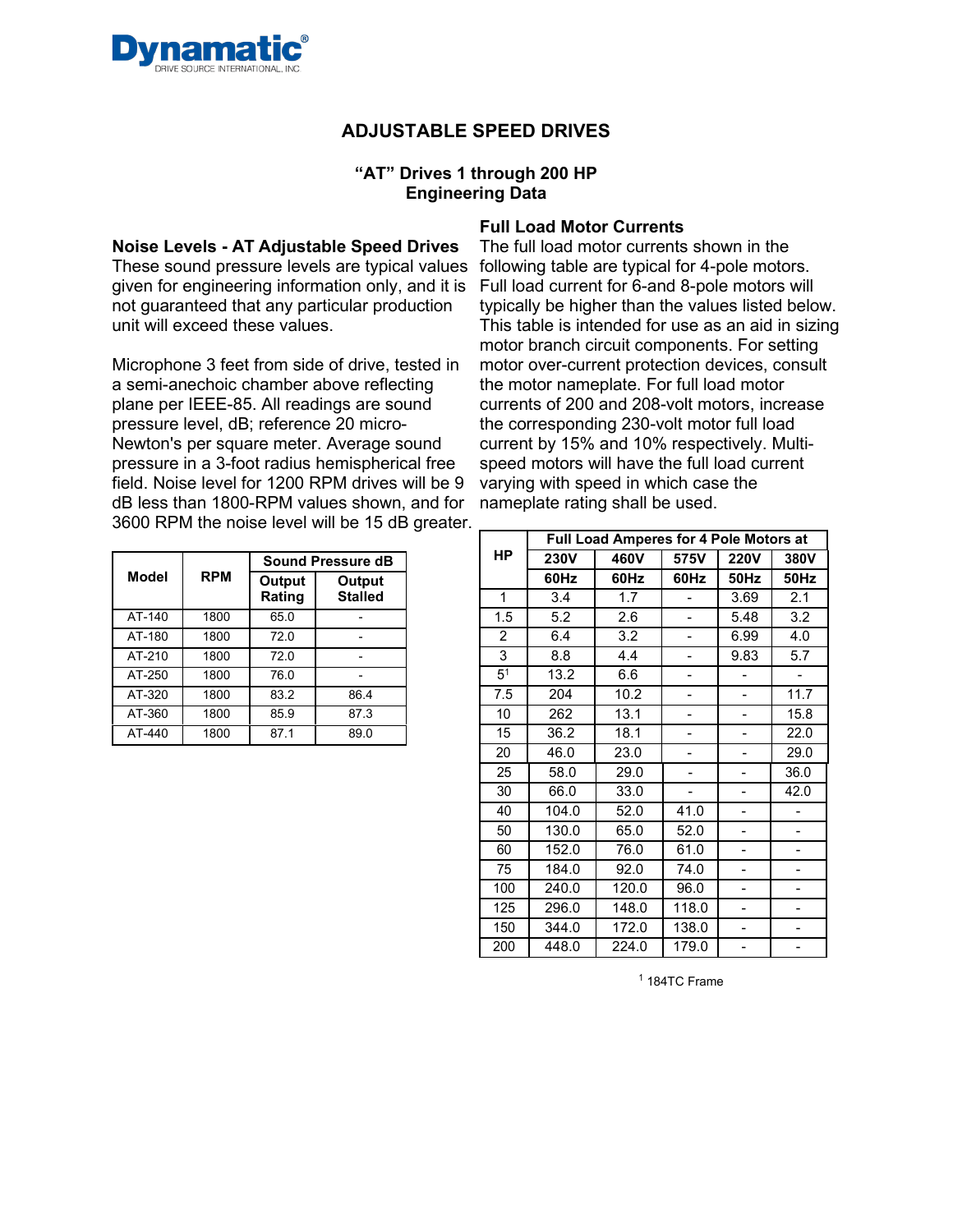

### **"AT" Drives 1 through 200 HP Outline Drawings – AT-140 through AT-250**



| <b>Model</b> | Motor                   |       | в     | $\mathbf{C}^1$          | $D^2$ | Е    |      | н   |      | N    |       | <b>Shaft Extension</b> |                                  | AB   | AC   | AH   |
|--------------|-------------------------|-------|-------|-------------------------|-------|------|------|-----|------|------|-------|------------------------|----------------------------------|------|------|------|
|              | Frame                   | A     |       |                         |       |      |      |     |      |      | ປຸ    | $\mathbf{v}$ 4         | <b>KEY</b>                       |      |      |      |
| 140          | 143TC<br>145TC          | 8.68  | 8.41  | 22.40<br>24.90          | 4.50  | 3.75 | 5.12 | .50 | 5.00 | 2.96 | .875  | 1.94                   | $.18$ Sq. x<br>$1.38$ Lg.        | 6.81 | 5.56 | 2.00 |
| 180          | 182TC<br>184TC<br>213TC | 10.25 | 10.07 | 27.94<br>28.94<br>30.56 | 5.25  | 4.25 | 6.25 | .50 | 6.25 | 3.18 | 1.125 | 2.50                   | .25 Sq. x<br>$1.75 \text{ Lg}$ . | 7.75 | 6.50 | 2.62 |
| 210          | 213TC<br>215TC<br>254TC | 12.00 | 10.96 | 32.06<br>33.56<br>36.43 | 6.25  | 5.00 | 6.50 | .62 | 7.62 | 3.81 | 1.375 | 3.00                   | $.31$ Sq. $x$<br>2.38 Lg.        | 8.63 | 7.38 | 3.12 |
| 250          | 254TD<br>256TD<br>284TD | 14.00 | 12.52 | 38.79<br>40.54<br>40.41 | 7.00  | 5.50 | 7.25 | .62 | 8.75 | 3.41 | 1.625 | 3.62                   | .38 Sq. x<br>2.88 Lg.            | 9.63 | 8.38 | 3.75 |

 $1^{\circ}$  C is approximate overall dimension dependent on motor specified.

 $2$  D dimension will never be exceeded. When exact dimension is needed shims up to .03 may be required.

3 U shaft diameter tolerance 1.50" and smaller

+.0000/-.0005, over 1.50" +.000/-.001.

4 Y is maximum useable shaft length.

5 AK Pilot diameter tolerance +.000/-.002.

| Model | <b>Motor</b><br>Frame   | AJ   | AK <sup>5</sup> | <b>AL</b>      | BB  | <b>BD</b> | <b>BF</b>  |
|-------|-------------------------|------|-----------------|----------------|-----|-----------|------------|
| 140   | 143TC<br>145TC          | 5.88 | 4.499           | 5.56           | .12 | 8.38      | $3/8 - 16$ |
| 180   | 182TC<br>184TC<br>213TC | 7.25 | 8.499           | 7.19<br>7.50   | .25 | 10.06     | $1/2 - 13$ |
| 210   | 213TC<br>215TC<br>254TC | 7.25 | 8.499           | 7.50<br>8.10   | .27 | 11.82     | $1/2 - 13$ |
| 250   | 254TD<br>256TD<br>284TD | 7.25 | 8.499           | 10.00<br>12.31 | .27 | 13.32     | $1/2 - 13$ |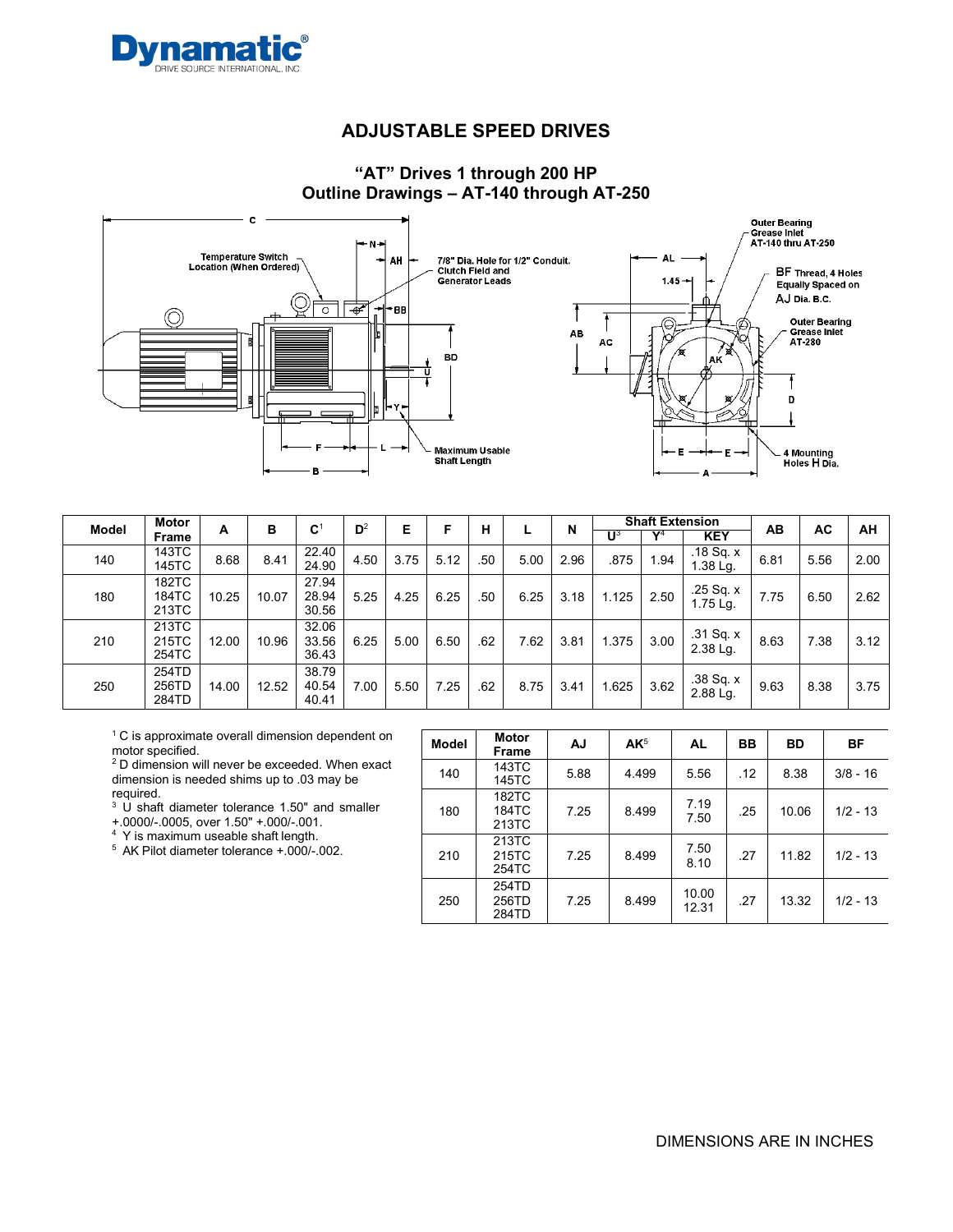

### **"AT" Drives 1 through 200 HP Outline Drawings – AT-320 through AT-440**





| <b>Model</b> | Motor                |       | в     | C                       | $\mathbf{D}^1$ | E     |       | н   |       | N    | Ο     |                | <b>Shaft Extension</b> |                 |
|--------------|----------------------|-------|-------|-------------------------|----------------|-------|-------|-----|-------|------|-------|----------------|------------------------|-----------------|
|              | Frame                | А     |       |                         |                |       |       |     |       |      |       | U <sup>2</sup> | $\mathsf{Ya}^3$        | Yb <sup>3</sup> |
| 320<br>(STD) | 326T<br>365T         | 20.00 | 18.00 | 49.50<br>51.50          | 10.00          | 8.00  | 15.00 | .75 | 9.00  | 3.29 | 23.60 | 2.375          | 4.75                   | 2.88            |
| 360<br>(STD) | 365T<br>405T<br>445T | 22.00 | 23.00 | 56.18<br>63.12<br>71.75 | 11.00<br>10.97 | 9.00  | 20.00 | .88 | 14.00 | 5.78 | 25.76 | 2.875          | 6.44                   | 4.62            |
| 440<br>(STD) | 405T<br>445T<br>449T | 24.00 | 24.00 | 67.50<br>76.10<br>84.14 | 12.00<br>11.97 | 10.00 | 21.00 | .88 | 17.14 | 6.80 | 28.72 | 3.375          | 8.26                   | 5.62            |

| <b>Model</b> | <b>Motor</b><br>Frame | <b>KEY</b>         | AA <sup>4</sup> | AB    | <b>AC</b> | AΗ   | AJ    |
|--------------|-----------------------|--------------------|-----------------|-------|-----------|------|-------|
| 320          | 326T                  | .62 Sq. x 4.00 Lg. | 2.00            | 11.25 | 10.00     | 4.88 | 13.18 |
| (STD)        | 365T                  |                    | 3.00            |       |           |      | 16.68 |
| 360          | 365T                  |                    |                 |       |           |      | 16.68 |
| (STD)        | 405T                  | .75 Sq. x 6.00 Lq. | 3.00            | 12.37 | 11.12     | 6.57 | 17.68 |
|              | 445T                  |                    |                 |       |           |      | 19.75 |
| 440          | 405T                  |                    |                 |       |           |      | 17.94 |
| (STD)        | 445T                  | .88 Sq. x 7.50 Lg. | 3.00            | 13.87 | 12.62     | 8.58 | 19.56 |
|              | 449T                  |                    |                 |       |           |      | 19.56 |

<sup>1</sup> **D** dimension will never be exceeded. When exact dimension is needed, shims up to .03 inch may be required.

<sup>3</sup> **Y** Dimensions are usable shaft lengths: **Ya** grease fitting on end; **Yb** grease fitting on side.

<sup>4</sup> Conduit box can be turned to any of four positions: horizontally, vertically, opposite side or on top on request. To get weights on above units, please contact the factory.

**Smaller diameter shafts of 2.125 for Model 320 and 2.375 for Model 360 are available upon request.**